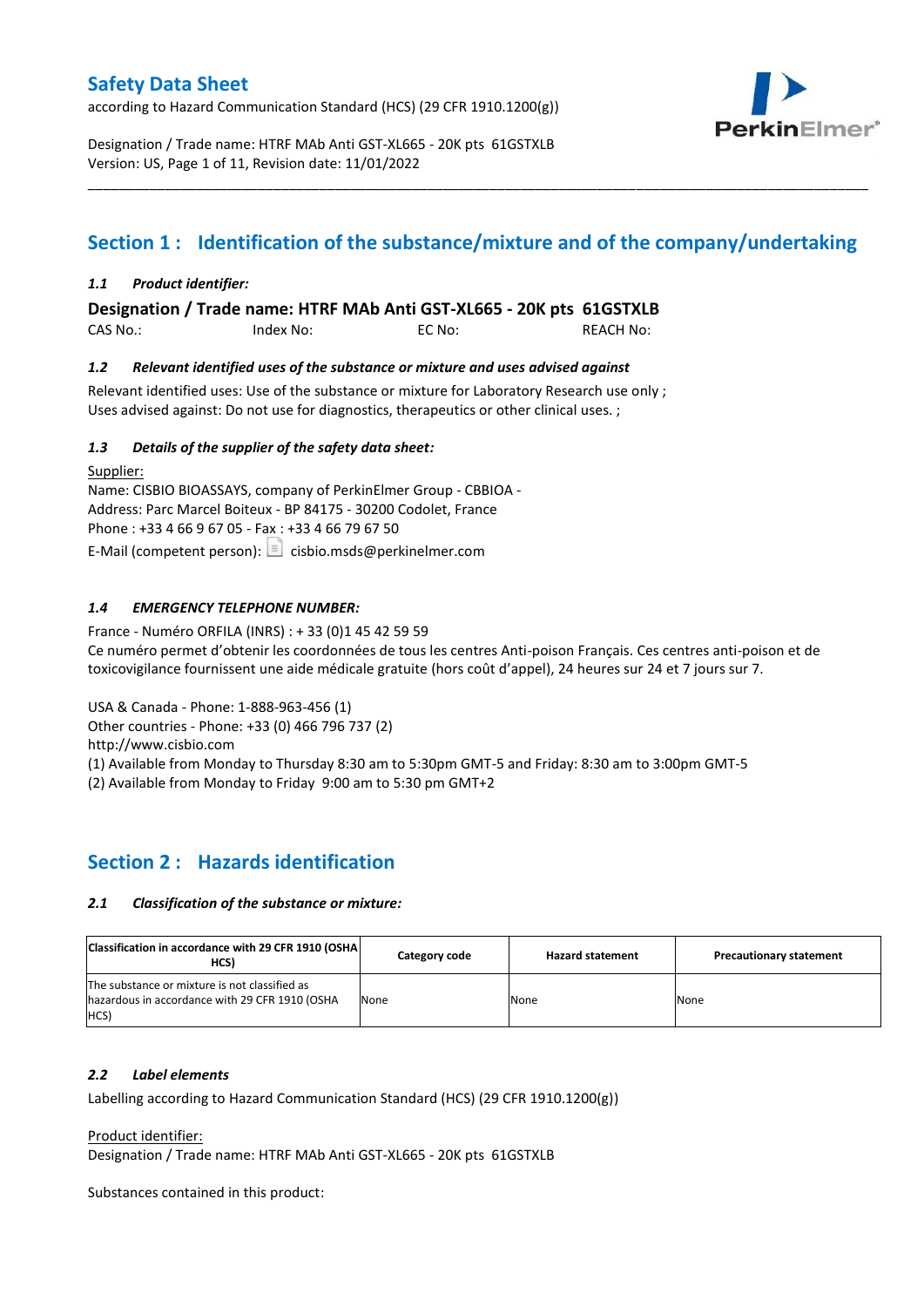according to Hazard Communication Standard (HCS) (29 CFR 1910.1200(g))

Designation / Trade name: HTRF MAb Anti GST-XL665 - 20K pts 61GSTXLB Version: US, Page 2 of 11, Revision date: 11/01/2022



Hazard pictograms

Signal word:

Hazard and precautionary statements:

#### *2.3 Other hazards*

The mixture does not contain substances classified as 'Substances of Very High Concern' (SVHC) >= 0.1% published by the European CHemicals Agency (ECHA) under article 57 of REACH. The mixture satisfies neither the PBT nor the vPvB criteria for mixtures in accordance with annexe XIII of the REACH regulations EC 1907/2006. ;

\_\_\_\_\_\_\_\_\_\_\_\_\_\_\_\_\_\_\_\_\_\_\_\_\_\_\_\_\_\_\_\_\_\_\_\_\_\_\_\_\_\_\_\_\_\_\_\_\_\_\_\_\_\_\_\_\_\_\_\_\_\_\_\_\_\_\_\_\_\_\_\_\_\_\_\_\_\_\_\_\_\_\_\_\_\_\_\_\_\_\_\_\_\_\_\_\_\_\_\_\_

Adverse human health effects: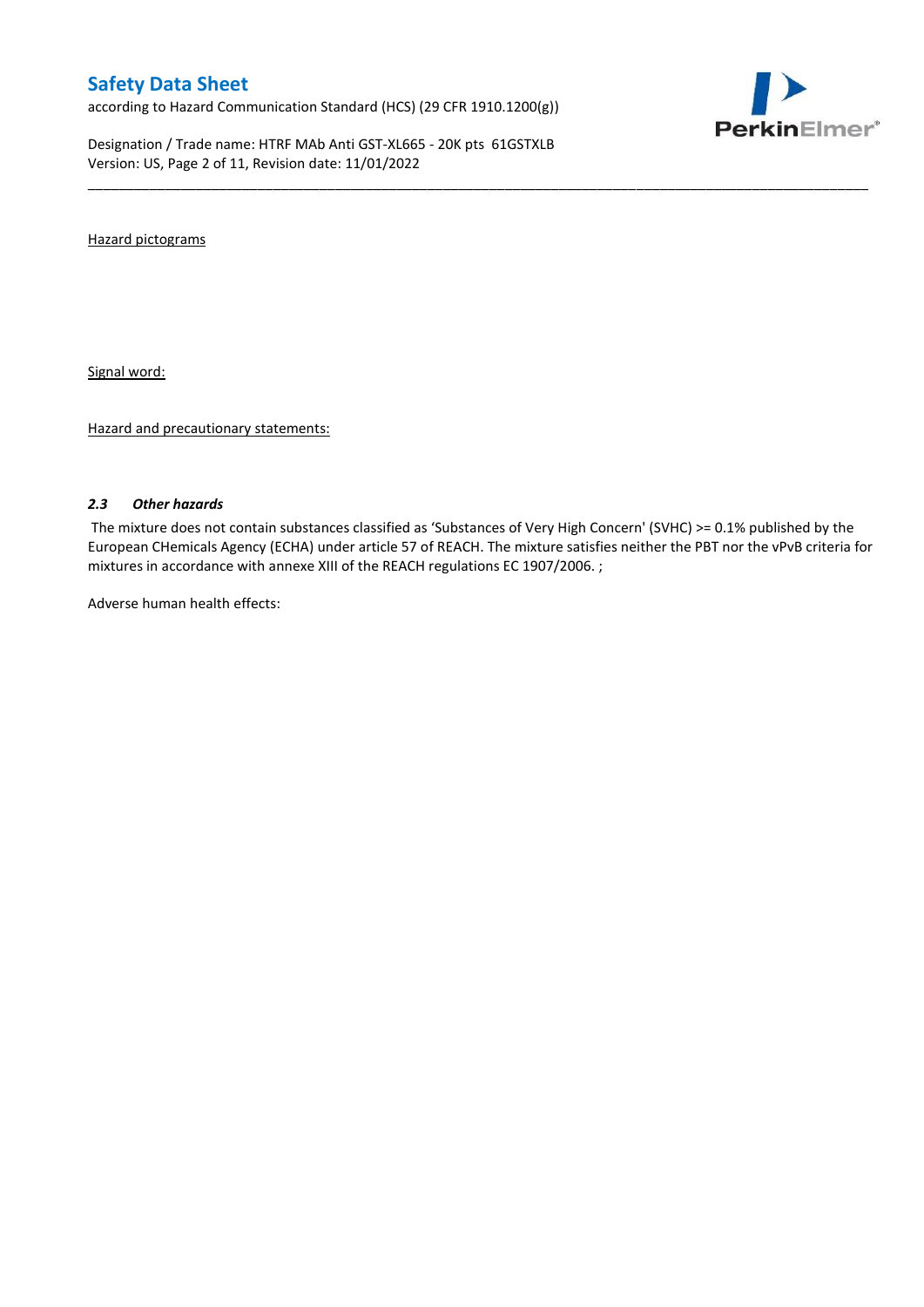according to Hazard Communication Standard (HCS) (29 CFR 1910.1200(g))



Designation / Trade name: HTRF MAb Anti GST-XL665 - 20K pts 61GSTXLB Version: US, Page 3 of 11, Revision date: 11/01/2022

## **Section 3 : Composition/information on ingredients**

#### *3.2 Mixtures*

Hazardous ingredients:

This mixture does not contain any hazardous substances at the concentration limits given in Regulation (EC) No. 1272/2008 and OSHA Hazard Communication Standard 29 CFR 1910.1200.

\_\_\_\_\_\_\_\_\_\_\_\_\_\_\_\_\_\_\_\_\_\_\_\_\_\_\_\_\_\_\_\_\_\_\_\_\_\_\_\_\_\_\_\_\_\_\_\_\_\_\_\_\_\_\_\_\_\_\_\_\_\_\_\_\_\_\_\_\_\_\_\_\_\_\_\_\_\_\_\_\_\_\_\_\_\_\_\_\_\_\_\_\_\_\_\_\_\_\_\_\_

Additional information:

Full text of H- and EUH-phrases: see SECTION 16.

### **Section 4 : First aid measures**

#### *4.1 Description of first aid measures*

**General information**: Do not leave affected person unattended. ; Remove affected person from the danger area and lay down. ;

**Following inhalation**: In case of respiratory tract irritation, consult a physician. ; Provide fresh air. ;

**Following skin contact**:After contact with skin, wash immediately with water ; Remove contaminated clothing ;

**Following eye contact**: After contact with the eyes, rinse with water with the eyelids open for a sufficient length of time, then consult an ophthalmologist immediately. ;

**Following ingestion**: Do NOT induce vomiting. ; Give nothing to eat or drink. ; If accidentally swallowed rinse the mouth with plenty of water (only if the person is conscious) and obtain immediate medical attention. ; **Self-protection of the first aider**:

#### *4.2 Most important symptoms and effects, both acute and delayed*

Symptoms: No known symptoms to date. ; Effects:

### *4.3 Indication of any immediate medical attention and special treatment needed*

Notes for the doctor:

## **Section 5 : Firefighting measures**

#### *5.1 Extinguishing media:*

Suitable extinguishing media: This product is not flammable. Use extinguishing agent suitable for type of surrounding fire ;

#### *5.2 Special hazards arising from the substance or mixture*

Hazardous combustion products: /

### *5.3 Advice for fire-fighters*

Wear Protective clothing. ; Additional information: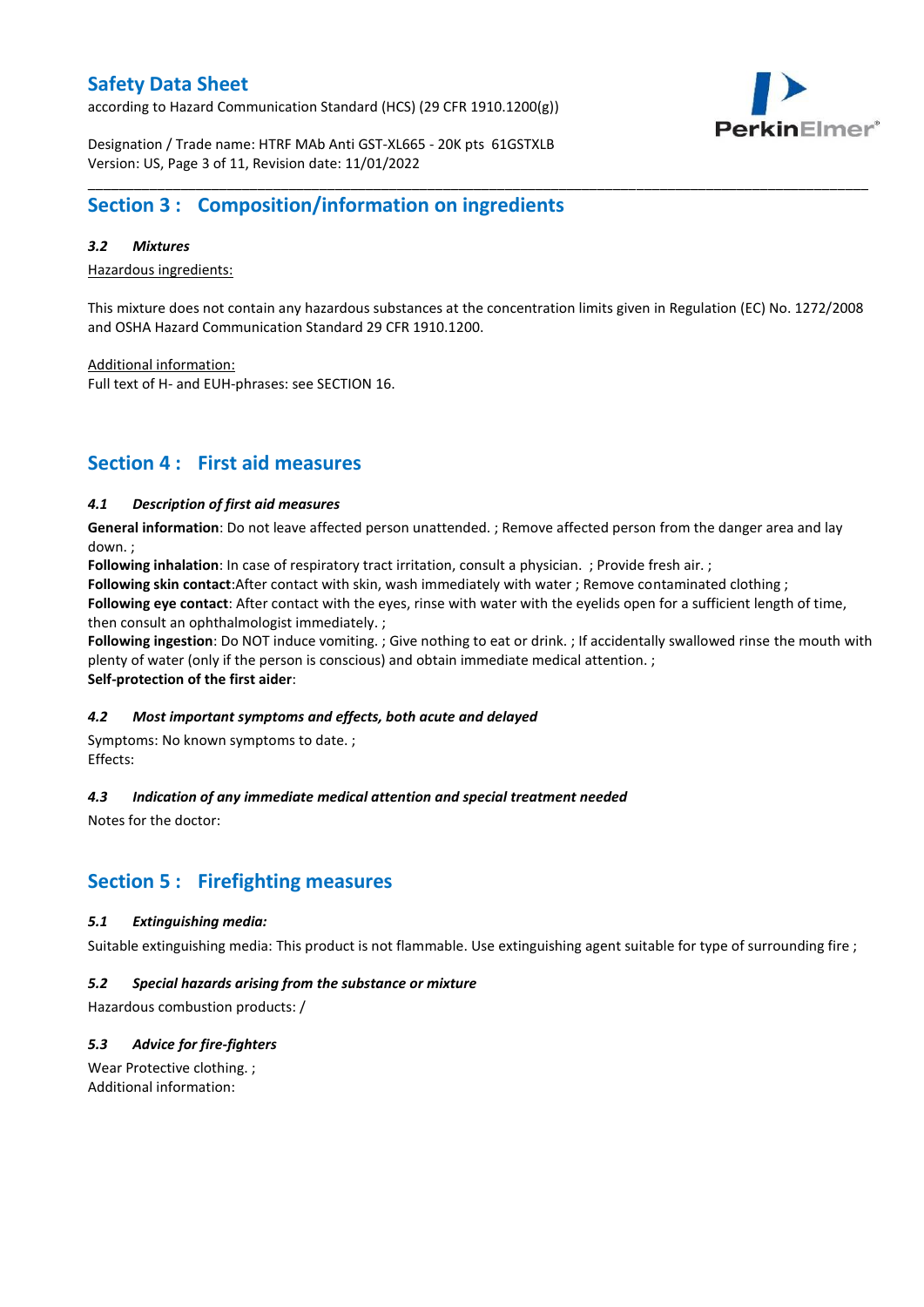according to Hazard Communication Standard (HCS) (29 CFR 1910.1200(g))



Designation / Trade name: HTRF MAb Anti GST-XL665 - 20K pts 61GSTXLB Version: US, Page 4 of 11, Revision date: 11/01/2022

### **Section 6 : Accidental release measures**

#### *6.1 Personal precautions, protective equipment and emergency procedures*

Emergency procedures: Provide adequate ventilation. ; Emergency procedures: Remove persons to safety. ; Personal precautions: Use personal protection equipment (see section 8). ;

\_\_\_\_\_\_\_\_\_\_\_\_\_\_\_\_\_\_\_\_\_\_\_\_\_\_\_\_\_\_\_\_\_\_\_\_\_\_\_\_\_\_\_\_\_\_\_\_\_\_\_\_\_\_\_\_\_\_\_\_\_\_\_\_\_\_\_\_\_\_\_\_\_\_\_\_\_\_\_\_\_\_\_\_\_\_\_\_\_\_\_\_\_\_\_\_\_\_\_\_\_

#### *6.2 Environmental precautions*

Do not allow to enter into surface water or drains. ; Ensure all waste water is collected and treated via a waste water treatment plant. ;

#### *6.3 Methods and material for containment and cleaning up*

For cleaning up: Suitable material for taking up: Absorbing material, organic ; Other information:

#### *6.4 Reference to other sections*

Additional information:

## **Section 7 : Handling and storage**

### *7.1 Precautions for safe handling*

#### Protective measures:

Advice on safe handling: Avoid contact with skin, eyes and clothes. ; Avoid: Eye contact ; Avoid: Generation/formation of aerosols ; Avoid: Skin contact ; Avoid: inhalation ; In the immediate working surroundings there must be: Emergency shower installed ; In the immediate working surroundings there must be: Provide eye shower and label its location conspicuously ; Wash contaminated clothing immediately. ;

Fire preventions:

Do not eat, drink or smoke in areas where reagents are handled. ; Do not pipet by mouth ; Wear suitable one-way gloves at work ;

Advice on general occupational hygiene : Handle in accordance with good industrial hygiene and safety practice ; Observe technical data sheet. ; Remove contaminated, saturated clothing. ; Wash hands before breaks and after work. ;

### *7.2 Conditions for safe storage, including any incompatibilities*

Requirements for storage rooms and vessels: Keep container tightly closed. ; Keep-store only in original container or in properly labeled containers ; Hints on storage assembly: Materials to avoid: Further information on storage conditions:

### *7.3 Specific end uses:*

Recommendations on specific end uses: Observe technical data sheet. ;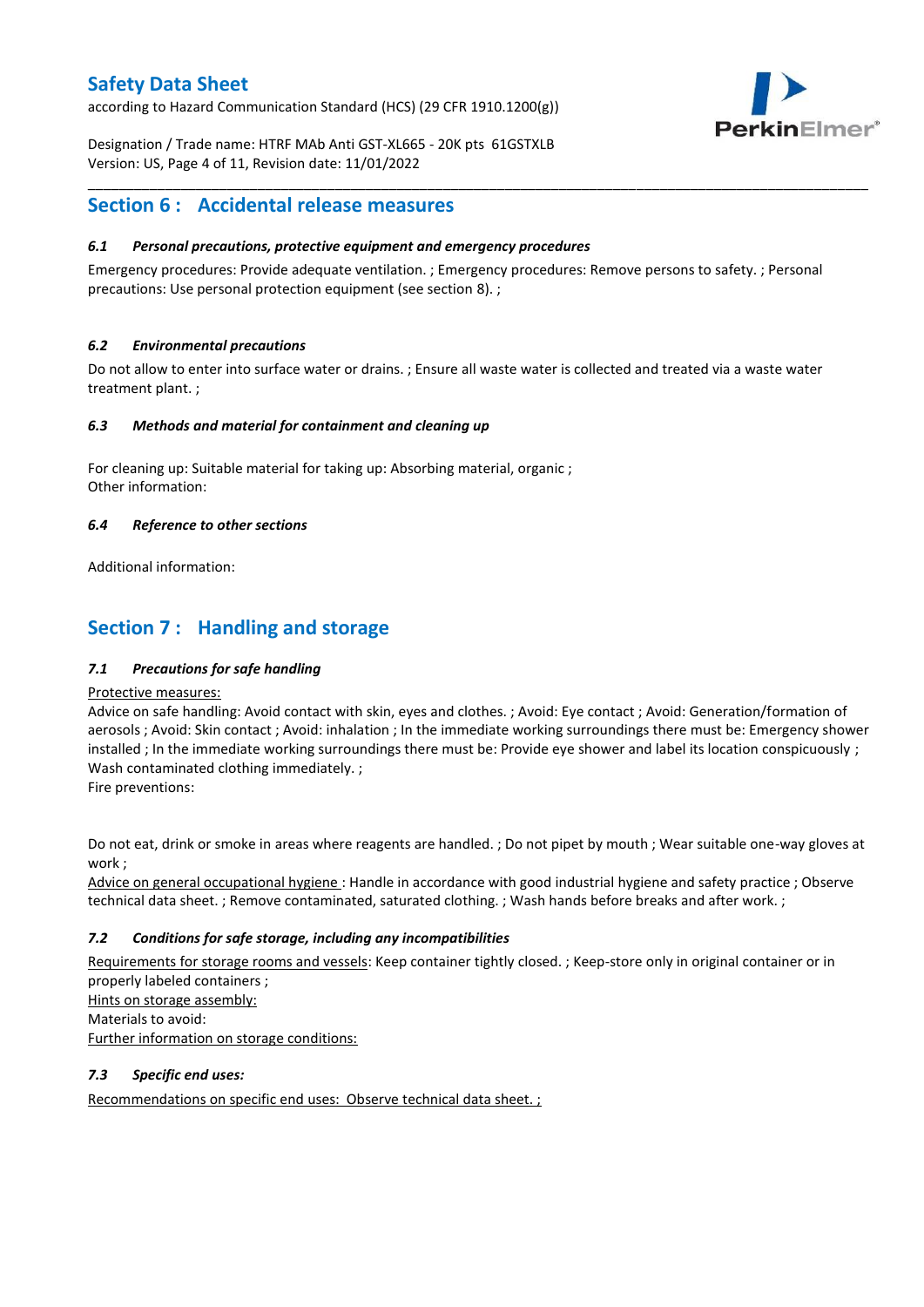according to Hazard Communication Standard (HCS) (29 CFR 1910.1200(g))



Designation / Trade name: HTRF MAb Anti GST-XL665 - 20K pts 61GSTXLB Version: US, Page 5 of 11, Revision date: 11/01/2022

## **Section 8 : Exposure controls/personal protection**

#### *8.1 Control parameters*

Preliminary remark:

- 8.1.1 Occupational exposure limits:
	- OSHA (USA)

#### 8.1.2 DNEL/PNEC-values:

- DNEL worker
- DNEL consumer
- PNEC

#### *8.2 Exposure controls*

8.2.1 Appropriate engineering controls:

Technical measures and appropriate working operations should be given priority over the use of personal protective equipment. See section 7

\_\_\_\_\_\_\_\_\_\_\_\_\_\_\_\_\_\_\_\_\_\_\_\_\_\_\_\_\_\_\_\_\_\_\_\_\_\_\_\_\_\_\_\_\_\_\_\_\_\_\_\_\_\_\_\_\_\_\_\_\_\_\_\_\_\_\_\_\_\_\_\_\_\_\_\_\_\_\_\_\_\_\_\_\_\_\_\_\_\_\_\_\_\_\_\_\_\_\_\_\_

8.2.2 Personal protective equipment:

Eye / Face protection: Safety glasses with side-shields ;

Skin protection: Gloves ; Laboratory coats ;

Respiratory protection:Ensure adequate ventilation ;

Thermal hazards:

8.2.3 Environmental exposure controls:

Consumer exposure control

Measures related to consumer uses of the substance (as such or in mixtures): Measures related to the service life of the substance in articles:

## **Section 9 : Physical and chemical properties**

#### *9.1 Information on basic physical and chemical properties*

Appearance

| <u>Appearance</u>     |         |
|-----------------------|---------|
| Physical state        | Solid ; |
| Colour                | Blue    |
| Odour                 |         |
| Odour threshold (ppm) |         |

|                    | Value | Concentration<br>(mol/L) | Method | Temperature (°C) | Pressure (kPa) | Remark |
|--------------------|-------|--------------------------|--------|------------------|----------------|--------|
| pН                 |       |                          |        |                  |                |        |
| Melting point (°C) |       |                          |        |                  |                |        |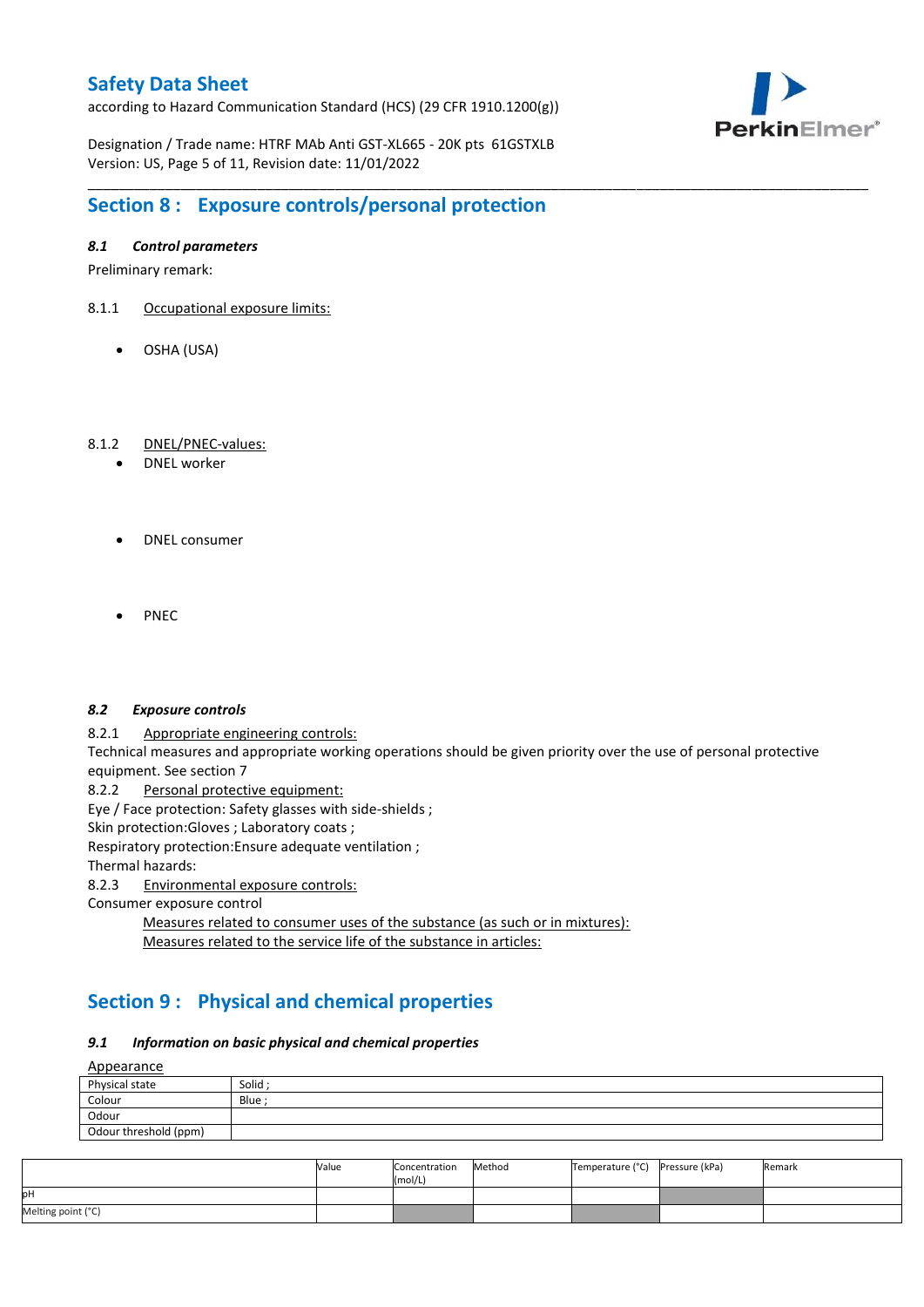according to Hazard Communication Standard (HCS) (29 CFR 1910.1200(g))



### Designation / Trade name: HTRF MAb Anti GST-XL665 - 20K pts 61GSTXLB Version: US, Page 6 of 11, Revision date: 11/01/2022

| Freezing point (°C)<br>Initial boiling point/boiling range (°C)<br>Evaporation rate (kg/m <sup>2</sup> /h)<br>Flammability (type: ) (%)<br>Upper explosive limit<br>Upper/lower<br>(%)<br>limits<br>Lower explosive limit (%)<br>Vapour pressure (kPa)<br>Density (g/cm <sup>3</sup> )<br>Densities<br>Relative density (g/cm <sup>3</sup> )<br>Bulk density (g/cm <sup>3</sup> )<br>Critical density (g/cm <sup>3</sup> )<br>Solubility (Type: ) (g/L)<br>Viscosity, dynamic (poiseuille)<br>Viscosity<br>Viscosity, cinematic (cm <sup>3</sup> /s)<br><b>Explosive properties</b> |                                                             |                      |  |  |  |
|-------------------------------------------------------------------------------------------------------------------------------------------------------------------------------------------------------------------------------------------------------------------------------------------------------------------------------------------------------------------------------------------------------------------------------------------------------------------------------------------------------------------------------------------------------------------------------------|-------------------------------------------------------------|----------------------|--|--|--|
|                                                                                                                                                                                                                                                                                                                                                                                                                                                                                                                                                                                     |                                                             |                      |  |  |  |
|                                                                                                                                                                                                                                                                                                                                                                                                                                                                                                                                                                                     |                                                             |                      |  |  |  |
|                                                                                                                                                                                                                                                                                                                                                                                                                                                                                                                                                                                     | Flash point (°C)                                            |                      |  |  |  |
|                                                                                                                                                                                                                                                                                                                                                                                                                                                                                                                                                                                     |                                                             |                      |  |  |  |
|                                                                                                                                                                                                                                                                                                                                                                                                                                                                                                                                                                                     |                                                             |                      |  |  |  |
|                                                                                                                                                                                                                                                                                                                                                                                                                                                                                                                                                                                     | flammability or explosive                                   |                      |  |  |  |
|                                                                                                                                                                                                                                                                                                                                                                                                                                                                                                                                                                                     |                                                             |                      |  |  |  |
|                                                                                                                                                                                                                                                                                                                                                                                                                                                                                                                                                                                     |                                                             |                      |  |  |  |
|                                                                                                                                                                                                                                                                                                                                                                                                                                                                                                                                                                                     | Vapour density (g/cm <sup>3</sup> )                         |                      |  |  |  |
|                                                                                                                                                                                                                                                                                                                                                                                                                                                                                                                                                                                     |                                                             |                      |  |  |  |
|                                                                                                                                                                                                                                                                                                                                                                                                                                                                                                                                                                                     |                                                             |                      |  |  |  |
|                                                                                                                                                                                                                                                                                                                                                                                                                                                                                                                                                                                     |                                                             |                      |  |  |  |
|                                                                                                                                                                                                                                                                                                                                                                                                                                                                                                                                                                                     |                                                             |                      |  |  |  |
|                                                                                                                                                                                                                                                                                                                                                                                                                                                                                                                                                                                     |                                                             |                      |  |  |  |
|                                                                                                                                                                                                                                                                                                                                                                                                                                                                                                                                                                                     | Partition coefficient (log Pow)<br>n-octanol/water at pH :  |                      |  |  |  |
|                                                                                                                                                                                                                                                                                                                                                                                                                                                                                                                                                                                     | Auto-ignition temperature (°C)                              |                      |  |  |  |
|                                                                                                                                                                                                                                                                                                                                                                                                                                                                                                                                                                                     | Decomposition temperature (°C)<br>Decomposition energy : kJ |                      |  |  |  |
|                                                                                                                                                                                                                                                                                                                                                                                                                                                                                                                                                                                     |                                                             |                      |  |  |  |
|                                                                                                                                                                                                                                                                                                                                                                                                                                                                                                                                                                                     |                                                             |                      |  |  |  |
|                                                                                                                                                                                                                                                                                                                                                                                                                                                                                                                                                                                     |                                                             |                      |  |  |  |
|                                                                                                                                                                                                                                                                                                                                                                                                                                                                                                                                                                                     |                                                             | Oxidising properties |  |  |  |

### *9.2 Other information:*

No other relevant data available

# **Section 10 : Stability and reactivity**

#### *10.1 Reactivity*

This material is considered to be non-reactive under normal use conditions. ;

#### *10.2 Chemical stability*

- *10.3 Possibility of hazardous reactions*
- *10.4 Conditions to avoid:*

#### *10.5 Incompatible materials:*

#### *10.6 Hazardous decomposition products:*

Does not decompose when used for intended uses. ; Thermal decomposition can lead to the escape of irritating gases and vapors. ;

### **Section 11 : Toxicological information**

Toxicokinetics, metabolism and distribution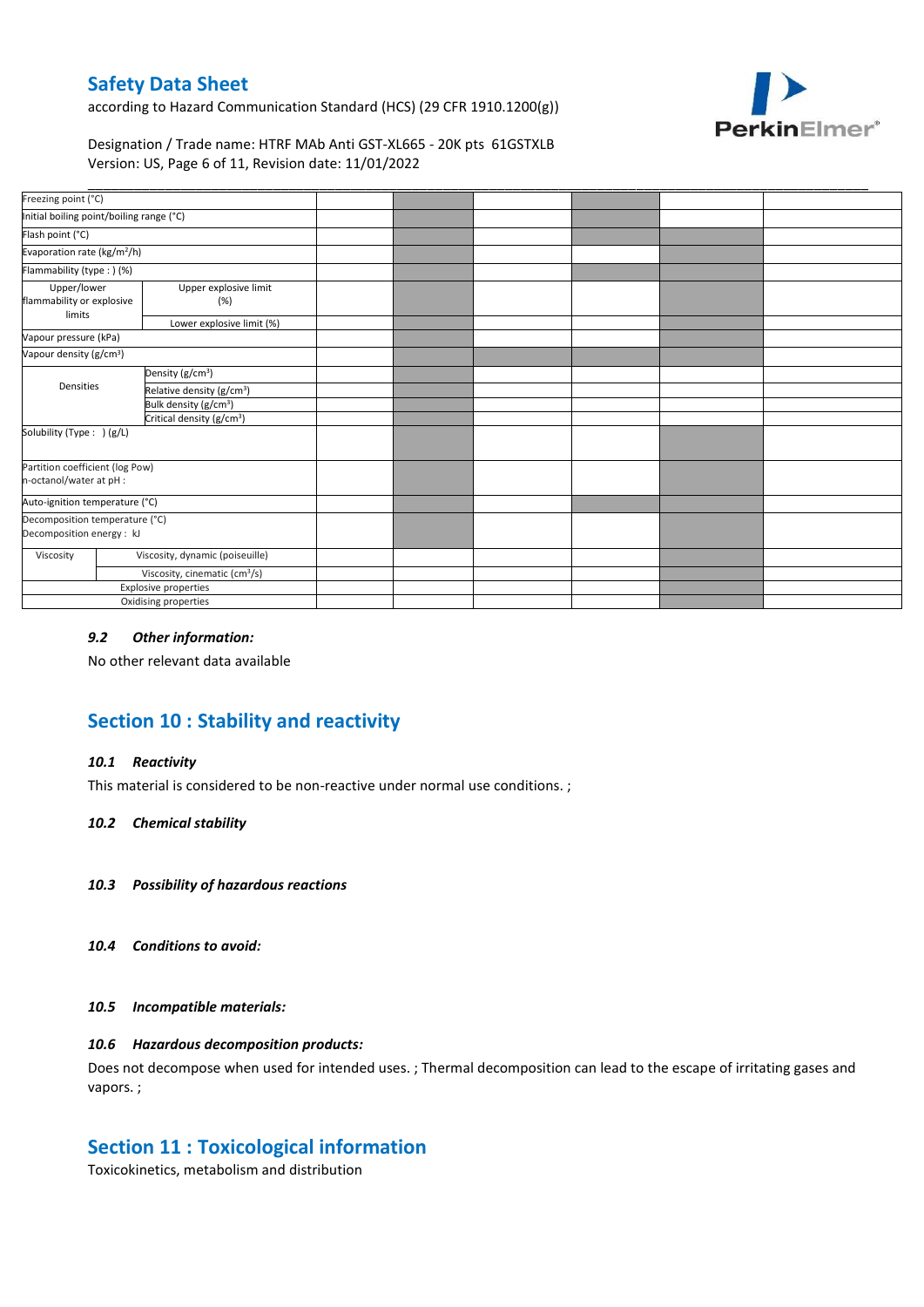according to Hazard Communication Standard (HCS) (29 CFR 1910.1200(g))

Designation / Trade name: HTRF MAb Anti GST-XL665 - 20K pts 61GSTXLB Version: US, Page 7 of 11, Revision date: 11/01/2022

\_\_\_\_\_\_\_\_\_\_\_\_\_\_\_\_\_\_\_\_\_\_\_\_\_\_\_\_\_\_\_\_\_\_\_\_\_\_\_\_\_\_\_\_\_\_\_\_\_\_\_\_\_\_\_\_\_\_\_\_\_\_\_\_\_\_\_\_\_\_\_\_\_\_\_\_\_\_\_\_\_\_\_\_\_\_\_\_\_\_\_\_\_\_\_\_\_\_\_\_\_



#### *11.1 Information on toxicological effects*

Substances

**Acute toxicity**

Animal data: Acute oral toxicity:

Acute dermal toxicity:

Acute inhalative toxicity:

Practical experience / human evidence: Assessment / Classification: General Remark:

#### **•** Skin corrosion/irritation

Animal data:

In-vitro skin test method: In-vitro skin test result:

Assessment / Classification:

**Eye damage/irritation**

Animal data:

In vitro eye test method: In vitro eye test result: Assessment / Classification:

> C**MR effects (carcinogenity, mutagenicity and toxicity for reproduction)** o Germ cell mutagenicity:

Animal data:

Assessment / Classification:

o Carcinogenicity

Practical experience / human evidence: Animal data:

Other information: Assessment / Classification:

o Reproductive toxicity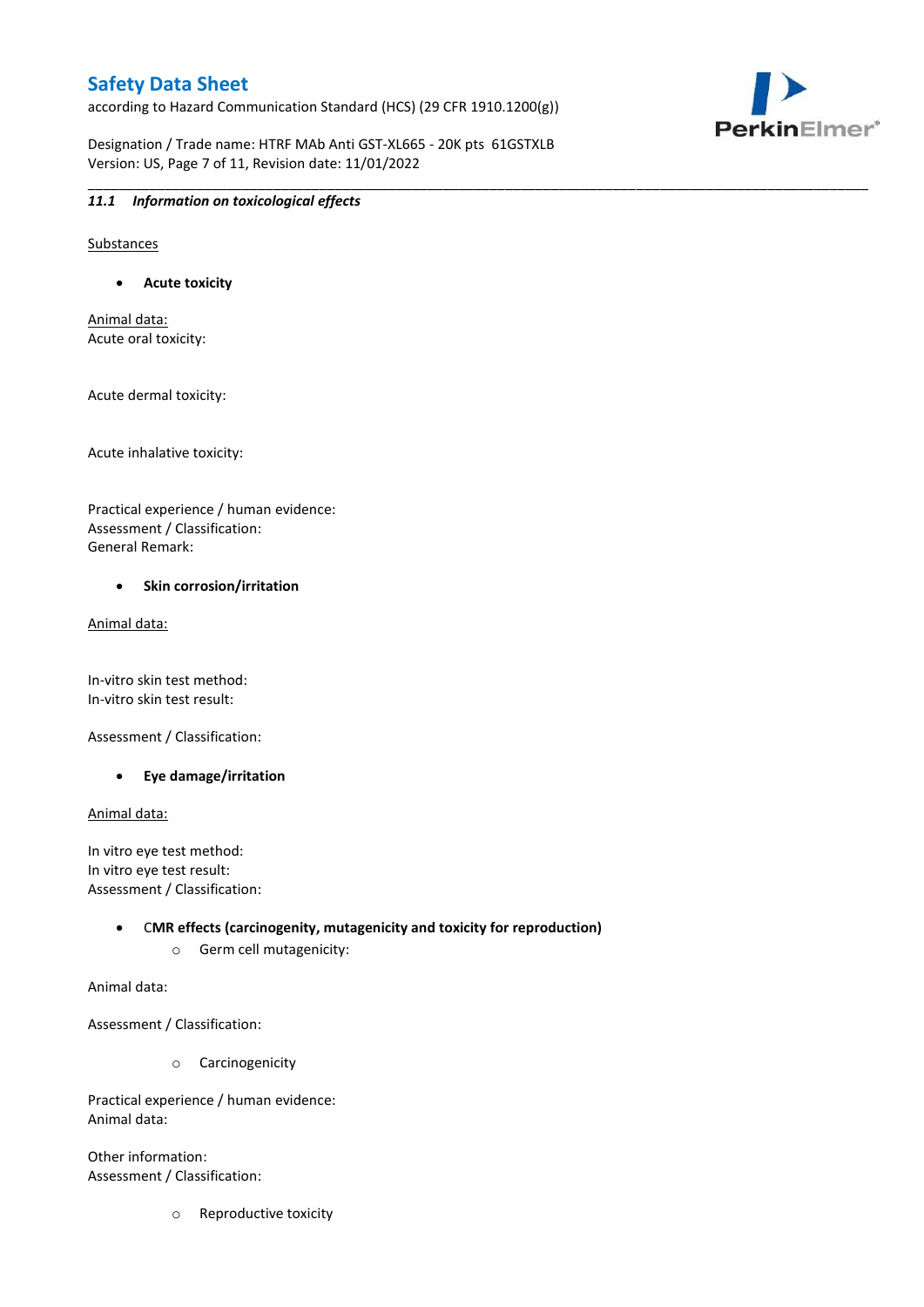according to Hazard Communication Standard (HCS) (29 CFR 1910.1200(g))



Designation / Trade name: HTRF MAb Anti GST-XL665 - 20K pts 61GSTXLB Version: US, Page 8 of 11, Revision date: 11/01/2022

\_\_\_\_\_\_\_\_\_\_\_\_\_\_\_\_\_\_\_\_\_\_\_\_\_\_\_\_\_\_\_\_\_\_\_\_\_\_\_\_\_\_\_\_\_\_\_\_\_\_\_\_\_\_\_\_\_\_\_\_\_\_\_\_\_\_\_\_\_\_\_\_\_\_\_\_\_\_\_\_\_\_\_\_\_\_\_\_\_\_\_\_\_\_\_\_\_\_\_\_\_ Practical experience / human evidence: Animal data:

Other information: Assessment / Classification:

Overall assessment on CMR properties:

- **Specific target organ toxicity (single exposure)**
	- o STOT SE 1 and 2

Animal data:

Other information:

o STOT SE 3

Practical experience / human evidence:

Other information: Assessment / Classification:

#### **Specific target organ toxicity (repeated exposure)**

Practical experience / human evidence: Animal data:

Assessment / Classification: Other information

**Aspiration hazard**

Practical experience / human evidence: Experimental data: viscosity data: see SECTION 9. Assessment / Classification: Remark:

11.1.1 Mixtures No toxicological information is available for the mixture itself

## **Section 12 : Ecological information**

In case that test data regarding one endpoint/differentiation exist for the mixture itself, the classification is carried out according to the substance criteria (excluding biodegradation and bioaccumulation). If no test data exist, the criteria for mixture classification has to be used (calculation method); in this case the toxicological data of the ingredients are shown.

#### *12.1 Aquatic toxicity:*

Acute (short-term) fish toxicity

Chronic (long-term) fish toxicity

Acute (short-term) toxicity to crustacea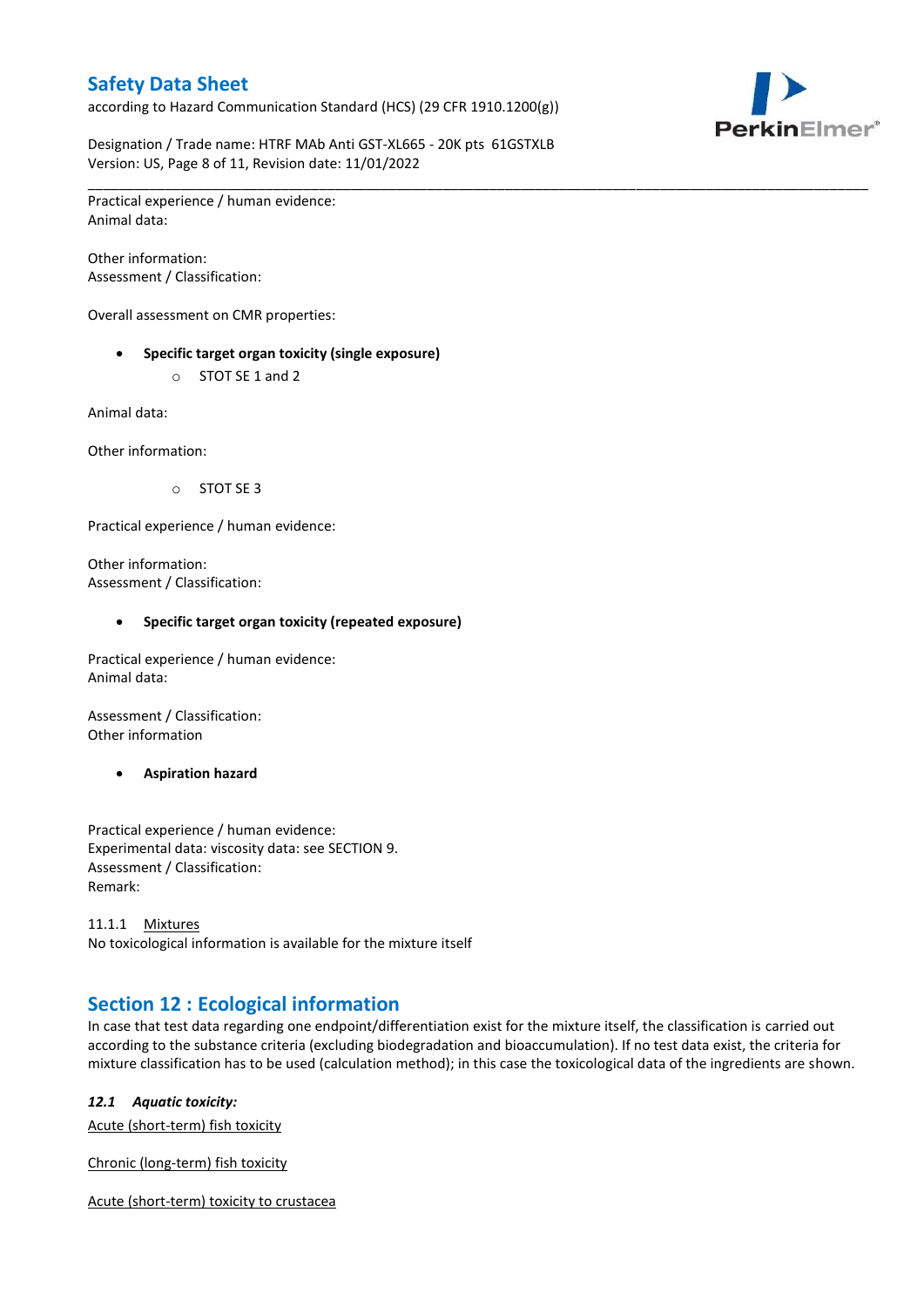according to Hazard Communication Standard (HCS) (29 CFR 1910.1200(g))

Designation / Trade name: HTRF MAb Anti GST-XL665 - 20K pts 61GSTXLB Version: US, Page 9 of 11, Revision date: 11/01/2022

\_\_\_\_\_\_\_\_\_\_\_\_\_\_\_\_\_\_\_\_\_\_\_\_\_\_\_\_\_\_\_\_\_\_\_\_\_\_\_\_\_\_\_\_\_\_\_\_\_\_\_\_\_\_\_\_\_\_\_\_\_\_\_\_\_\_\_\_\_\_\_\_\_\_\_\_\_\_\_\_\_\_\_\_\_\_\_\_\_\_\_\_\_\_\_\_\_\_\_\_\_



Chronic (long-term) toxicity to crustacea

Acute (short-term) toxicity to algae and cyanobacteria

Toxicity to microorganisms and other aquatic plants / organisms

Assessment / Classification:

### *12.2 Persistence and degradability* Biodegradation:

Abiotic Degradation:

Assessment / Classification:

#### *12.3 Bioaccumulative potential*

Bioconcentration factor (BCF):

#### *12.4 Mobility in soil*

- *12.5 Results of PBT and vPvB assessment*
- *12.6 Other adverse effects:*

Additional ecotoxicological information:

## **Section 13 : Disposal considerations**

#### *13.1 Waste treatment methods*

Waste treatment options: Dispose of waste according to applicable legislation. ;

Other disposal recommendations: Additional information:

## **Section 14 : Transport information**

#### ADR/RID/AND/IMDG/IATA

| UN No.                     |  |
|----------------------------|--|
| UN Proper shipping name    |  |
| Transport hazard class(es) |  |
| Hazard label(s)            |  |
|                            |  |
| Packing group              |  |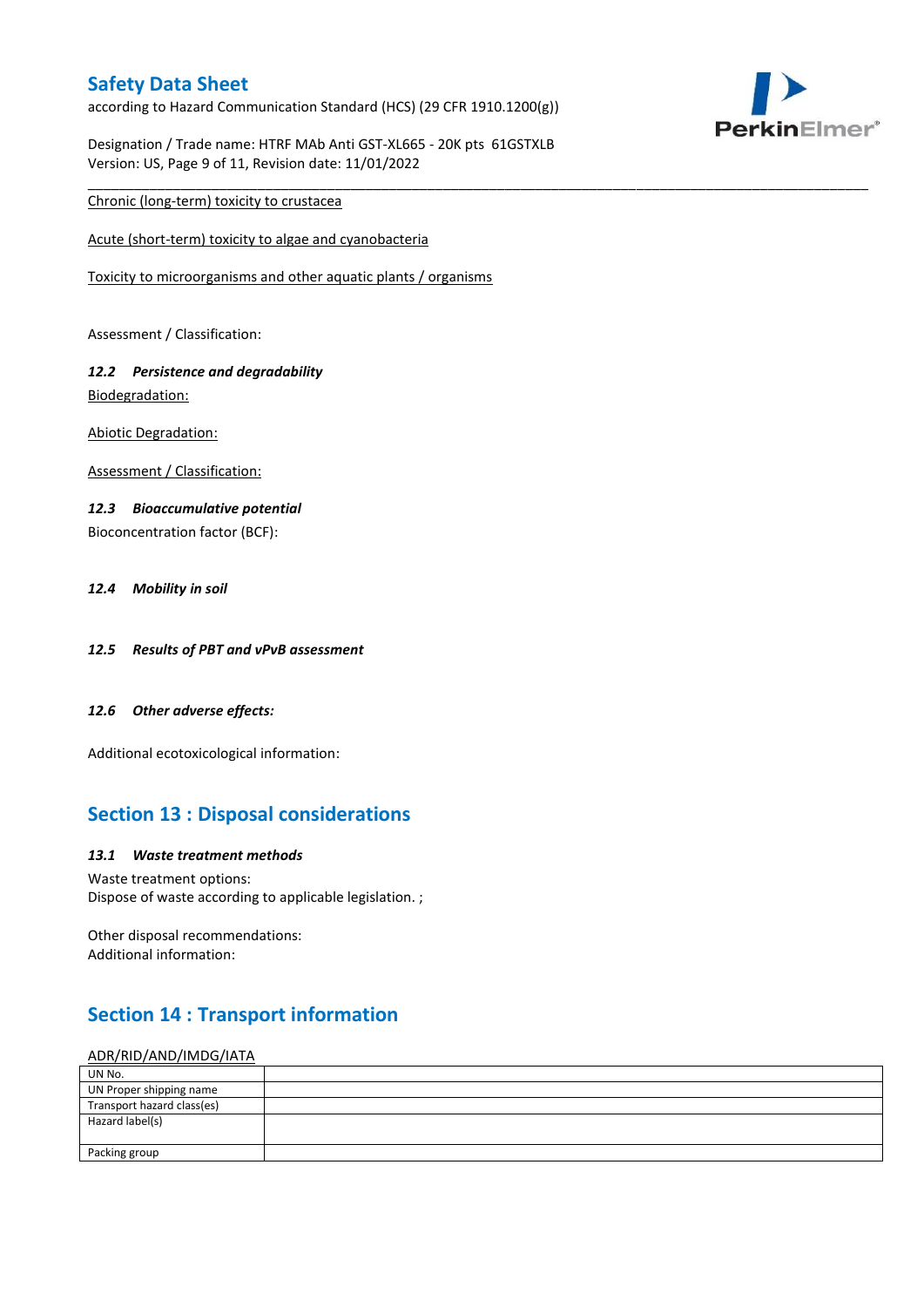according to Hazard Communication Standard (HCS) (29 CFR 1910.1200(g))



Designation / Trade name: HTRF MAb Anti GST-XL665 - 20K pts 61GSTXLB Version: US, Page 10 of 11, Revision date: 11/01/2022

\_\_\_\_\_\_\_\_\_\_\_\_\_\_\_\_\_\_\_\_\_\_\_\_\_\_\_\_\_\_\_\_\_\_\_\_\_\_\_\_\_\_\_\_\_\_\_\_\_\_\_\_\_\_\_\_\_\_\_\_\_\_\_\_\_\_\_\_\_\_\_\_\_\_\_\_\_\_\_\_\_\_\_\_\_\_\_\_\_\_\_\_\_\_\_\_\_\_\_\_\_

| Transport in bulk according to Annex II of MARPOL 73/78 and the IBC Code |                                                  |
|--------------------------------------------------------------------------|--------------------------------------------------|
| Land transport (ADR/RID)                                                 |                                                  |
| <b>Classification code ADR:</b>                                          | Special Provisions for ADR/RID:                  |
| Limited quantities for ADR/RID:                                          | <b>Excepted Quantities for ADR/RID:</b>          |
| Packing Instructions for ADR/RID:                                        |                                                  |
| Special packing provisions for ADR/RID:                                  |                                                  |
| Mixed packing provisions:                                                | Portable tanks and bulk containers Instructions: |
| Portable tanks and bulk containers Special Provisions:                   |                                                  |
| <b>ADR Tank Code:</b>                                                    | ADR Tank special provisions:                     |
| Vehicle for tank carriage:                                               | Special provisions for carriage Packages:        |
| Special provisions for carriage Bulk:                                    |                                                  |
| Special provisions for carriage for loading, unloading and handling:     |                                                  |
| Special Provisions for carriage Operation:                               |                                                  |
| Hazard identification No:                                                | Transport category (Tunnel restriction code):    |
| Sea transport (IMDG)                                                     |                                                  |
| Marine Pollutant:                                                        | Subsidiary risk(s) for IMDG:                     |
| Packing provisions for IMDG:                                             | Limited quantities for IMDG:                     |
| Packing instructions for IMDG:                                           | <b>IBC Instructions:</b>                         |
| <b>IBC Provisions:</b>                                                   | <b>IMO</b> tank instructions:                    |
| UN tank instructions:                                                    | Tanks and bulk Provisions:                       |
| EmS:                                                                     | Stowage and segregation for IMDG:                |
| Properties and observations:                                             |                                                  |
| Inland waterway transport (ADN)                                          |                                                  |
| <b>Classification Code ADN:</b>                                          | <b>Special Provisions ADN:</b>                   |
| Limited quantities ADN:                                                  | <b>Excepted quantities ADN:</b>                  |
| Carriage permitted:                                                      | Equipment required:                              |
| Provisions concerning loading and unloading:                             |                                                  |
| Provisions concerning carriage:                                          | Number of blue cones/lights:                     |
| Remark:                                                                  |                                                  |
| Air transport (ICAO-TI / IATA-DGR)                                       |                                                  |
| Subsidiary risk for IATA:                                                | Excepted quantity for IATA:                      |
| Passenger and Cargo Aircraft Limited Quantities Packing Instructions:    |                                                  |
| Passenger and Cargo Aircraft Limited Quantities Maximal Net Quantity :   |                                                  |
| Passenger and Cargo Aircraft Packaging Instructions :                    |                                                  |
| Passenger and Cargo Aircraft Maximal Net Quantity :                      |                                                  |
| Cargo Aircraft only Packaging Instructions :                             |                                                  |
| Cargo Aircraft only Maximal Net Quantity :                               |                                                  |
| ERG code:                                                                | <b>Special Provisions for IATA:</b>              |
|                                                                          |                                                  |

# **Section 15 : Regulatory information**

### *15.1 Safety, health and environmental regulations/legislation specific for the substance or mixture*

#### *15.2 Chemical Safety Assessment:*

For the following substances of this mixture a chemical safety assessment has been carried out :